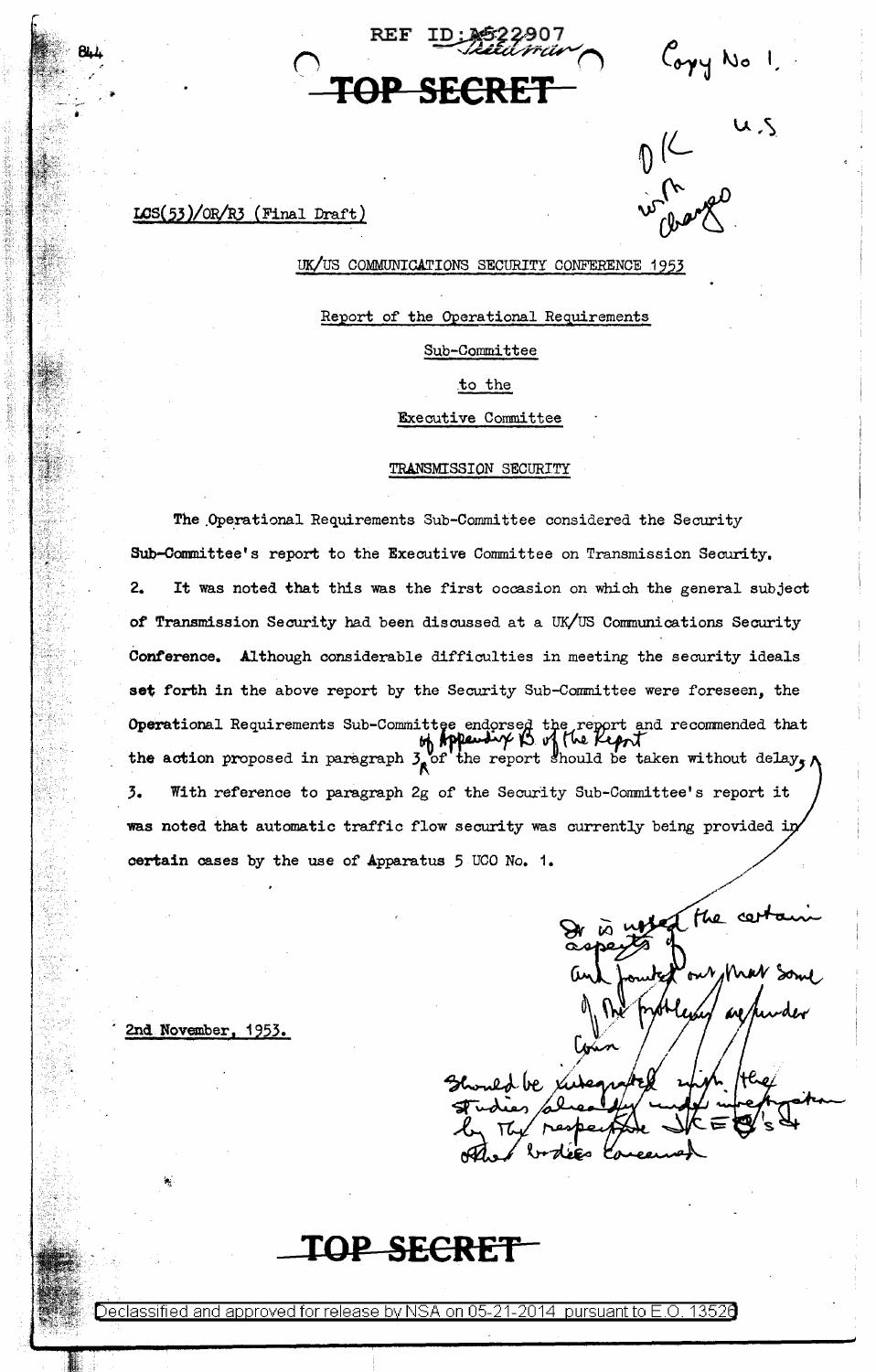REF ID:A522907 / . *n* <sup>~</sup>

.. ~ .. **TOP SEeRET**   $N<sub>O</sub>$ 

11

 $LCS(53)/OR/R(2)$ (FINAL) 9th November, 1953.

### UK/US COMMUNICATIONS SECURITY CONFERENCE 1953

#### Report of the Operational Requirements Sub-Committee on

### Combined arid NATO Requirements for Facsimile Security Equipments

#### and for Cryptographic Systems for Meteorological Traffic

#### A. Facsimile Security

, 1. The Sub-Committee took note that there would eventually be a combined  $UK - US requirement for Black/White facsimile transmission by secure means$ over long distance H.F. radio point-to-point circuits as well as by broad-casts. (There was no requirement in respect of NATO so far as could be (There was no requirement in respect of NATO so far as could be stated at present).

2. CIFAX

•

 $\sim$   $\sim$ 

a. It was noted that the question of combined technical standards for facsimile equipment was under consideration by the CAN-UX-US communications equipment panels, and whilst some agreements had been reached there were no complete combined.standards for facsimile equipment. The question of combined CIFAX was therefore rather difficult at this stage. The following technical standards would have to be established before a combined specification for CIFAX could be drawn up:-

- $\binom{1}{2}$ Size of picture.
- Definition required.
- 3 Index of co-operation of FAX equipment.
- 4. Time allowed for transmission of a picture.
- 5 Frequency band of radio Communications systems
- 6 Type of transmission system.
- 7 Crypto system.
- 8 Communications plan for usage of CIFAX.

The Sub-Committee agreed that  $(1)$  through  $(5)$  were already covered by. the CAN-UK-US J.C.-E.C. deliberations; but made the following recommendations on the remainder.

#### b. Type of Transmission System

Whilst it is understood that the  $J.C.-E.C.$ 's had already agreed that multi channel SCFM was the best method of transmission for CIFAX for other than short distances ground wave H.F. radio links, the Sub-Committee recommended that the Executive Committee should be asked to invite the Communications Equipment panels of the CAN-UK-US J.C.-E.C. 's to agree a technical specification for a multi channel SCFM transmission system for combined use in conjunction with CIFAX.

#### c. Type of Crypto System

The Sub-Committee noted that both the U.S. and the U.K. had specific projects for black/white CIFAX under test, but it was as yet too early to consider one to meet combined requirements. The ohly conunent which could be made at this stage was that such a system must be reliable in operation and present no undue maintenance problems.

COPY *9* OF *10* COPY 2 .

··'!{

**TOP SECRET**<br>**RECRET**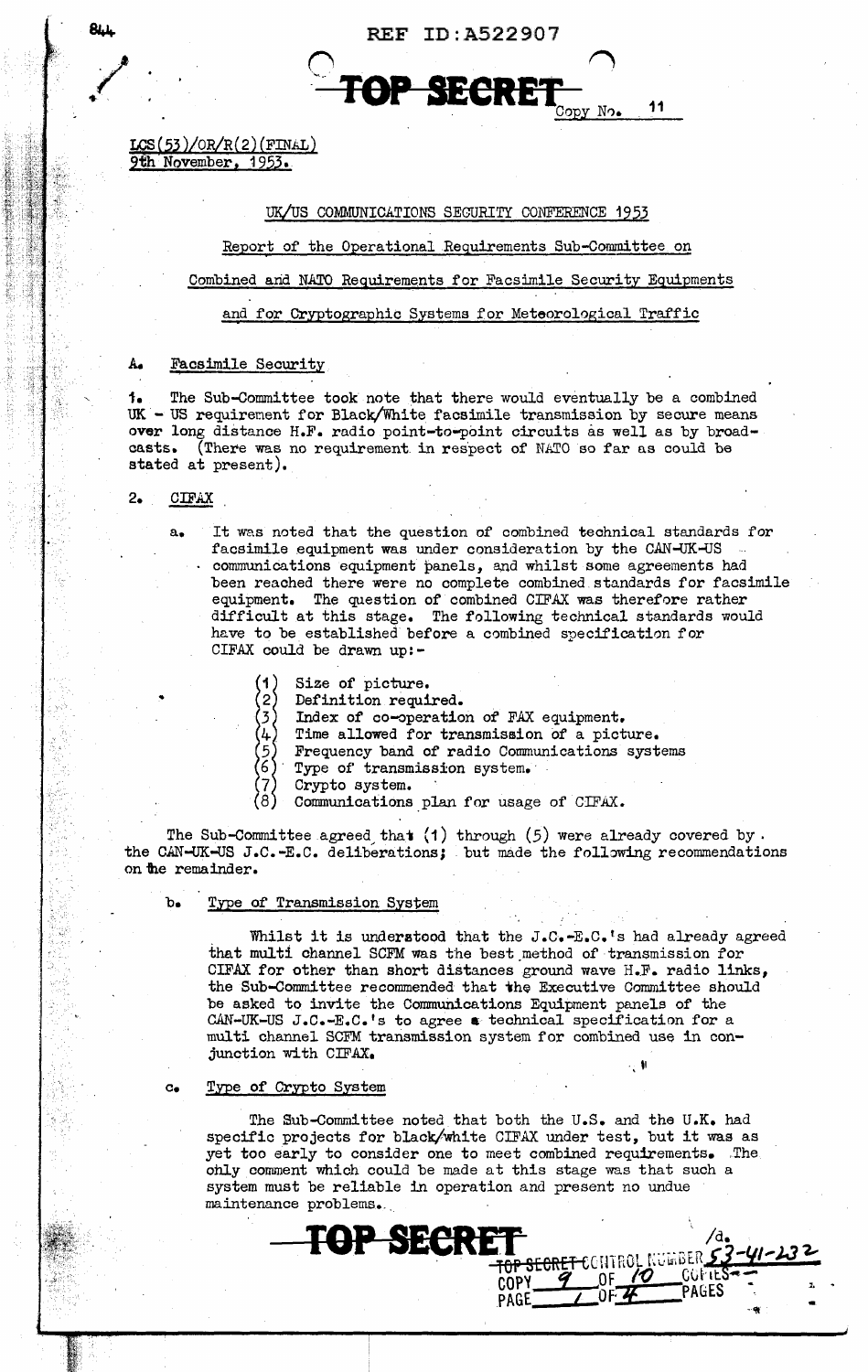



# d. Communications plan for using CIFAX

The requirements of equipments and volume of traffic were estimatea to be:-

U.K.

#### **Lir Ministry Meteorological Office**

Some point-to-point circuits.

Single transmission broadcast on 3 frequencies each to 20-40 receivers.

 $64$  pictures a day from each transmitter would be adequate.

#### Royal Navy

Some point-to-point circuits.

2 or more Broadcast systems each with 12-20 "receiving only" stations envisaged at the moment but a further requirement is possible.

64 pictures a day from each transmitter would be adequate.

The U.K. requirements would involve point-to-point circuits to North American and European Stations; but mainly broadcasts from Dunstable.

On the Continent a few score receivers would be necessary, all receiving continuous transmissions.

#### $U.S.$

Navy

8 point-to-point circuits.

Probably 7 broadcast stations each with 12-20 receivers.

48 pictures a day from each transmitter.

#### Air Force

The U.S.A.F. requirements involved up to ten con-<br>tinuous broadcast facilities each with approximately 20 "receiving only" stations.

There is also a requirement for up to a hundred pointto-point secure facsimile circuits.

3. There was a. general requirement in the Navies t0 read broadcasts from both nations. In the Air Forces this was not so important but it was considered desirable to standardise equipment so as to make interworking possible if required.

TOP SECRET

 $/4.$ 

PSECRET CONTROL NUMBERS3-41-232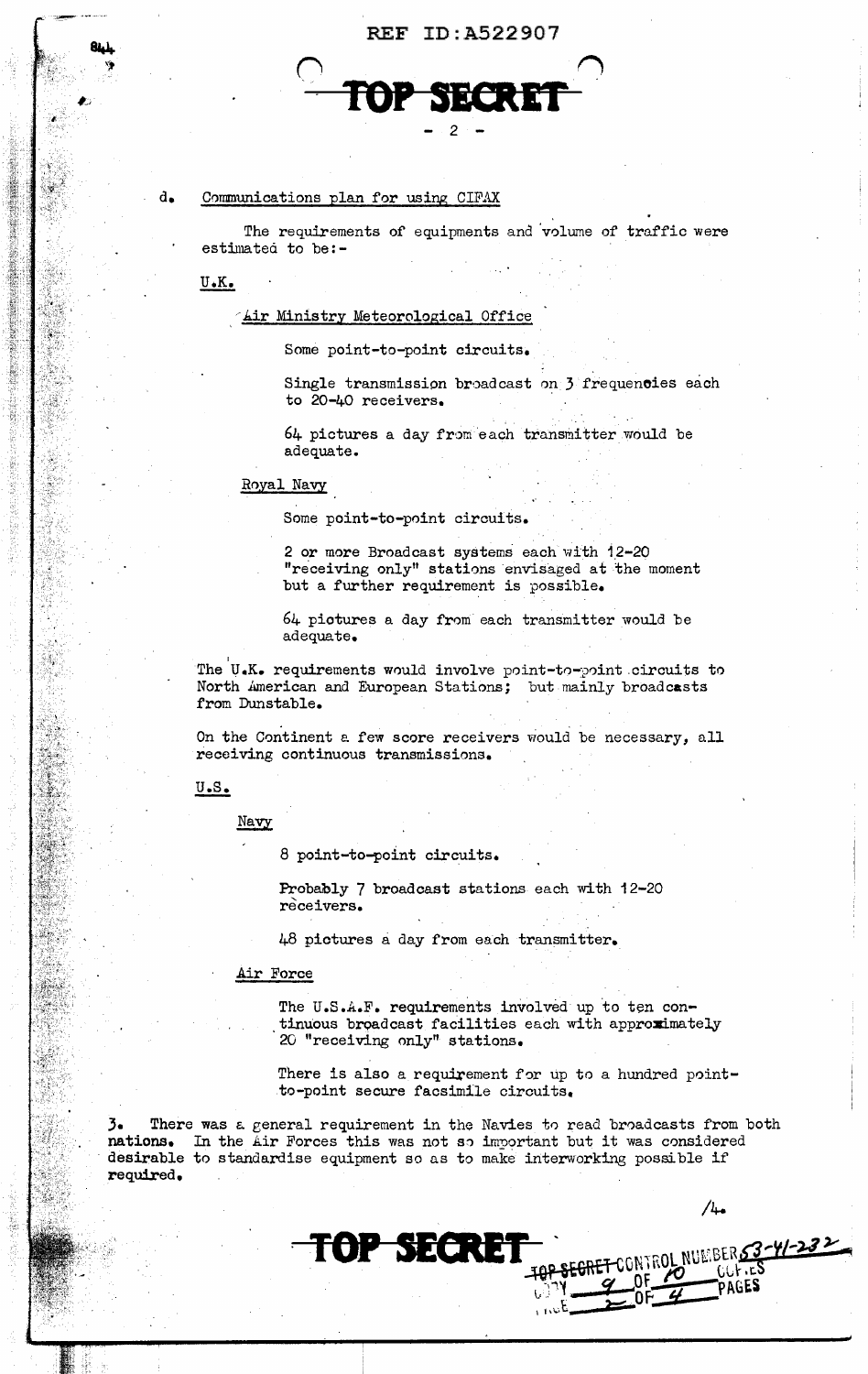•

~. The Sub-Committee recommend that reports of the trials carried out on Mountebank, AFSAJ 700 and AFSAX D 503 should be exchanged when available.

REF ID:A522907

- 3

**SECRET** 

# B. Cryptographic System for Meteorological Traffic

#### *5.* Statement of Requirements

The Sub-Committee reaffirmed the Combined and NATO requirements for weather controlled information transmitted by radio, as set out in the Report (WCS/R(2) FINAL) approved in the UK/US Communications Security Conference, 1952. These requirements are listed below:

- a. Continental and Sub-Continental weather Broadcast via CW. (Off-line crypto-equipment needed.)
- b. Weather portion of Naval general (admin.) broadcast. (Off•line orypto-equipment needed).
- c. Theatre Operational Weather Information disseminated by Commands to tactical units. (Preferably same crypto principle used  $\bullet\bullet$  in para. a.).
- d. Continental and Sub-Continental exchange of Weather Data on RATT Pt to Pt circuits. (On-line crypto-equipment needed ).
- e. Collection of Data from Ground Reporting Stations by CW
	- (1) Intra-national only. No Combined and NATO requirement.
	- (2) Between Stations of different nations. (Off-line cryptoequipment needed. One-time pads will suffice where traffic load does not exceed 3000 groups per day). Same off-line crypto-system as for a. above.
- f. Weather Reports for Aircraft
	- (1) Reconnaissance (Off-line cryptosystem. One-time pads will meet this requirement).
	- (2) Combatant mission  $\rightarrow$  no special weather system required.
	- $(3)$  Non-Combatant mission (preferably will be part of operational cryptosrstem).
- g. Weather Reports from Ground to Aircraft  $-$  (Includes requests for weather from aircraft).

Landing weather and IN-flight weather. OFF-line system needed. UCO has been accepted for Combined use on an interim basis for multi-seater aircraft.

# 6. Present Status

 $\mathbf{r}$ 

Papers have been introduced in the CAN-UK-US J.C.-E.C.'s covering requirements in  $a$ ,  $b$ ,  $c$ ,  $e$ ,  $f(1)$  and  $g$  above. These papers provide inter alia for the use of CCM as the off-line cryptosystem.

**TOP SECRET** 

#### 7. CCM and Met. Crypto Plan

As there was no objection to the use 0£ operational rotors with MET Key Lists, it was agreed that, taking all factors into consideration, 1st July, 1954,

f°,!, *-'f/-JdY* 

 $\frac{1}{2}$   $\frac{1}{2}$   $\frac{1}{2}$   $\frac{1}{2}$   $\frac{1}{2}$   $\frac{1}{2}$   $\frac{1}{2}$   $\frac{1}{2}$   $\frac{1}{2}$   $\frac{1}{2}$   $\frac{1}{2}$   $\frac{1}{2}$   $\frac{1}{2}$   $\frac{1}{2}$   $\frac{1}{2}$   $\frac{1}{2}$   $\frac{1}{2}$   $\frac{1}{2}$   $\frac{1}{2}$   $\frac{1}{2}$   $\frac{1}{2}$   $\frac{1}{2}$ 

COPY <u>7</u> UF 7 PAGES